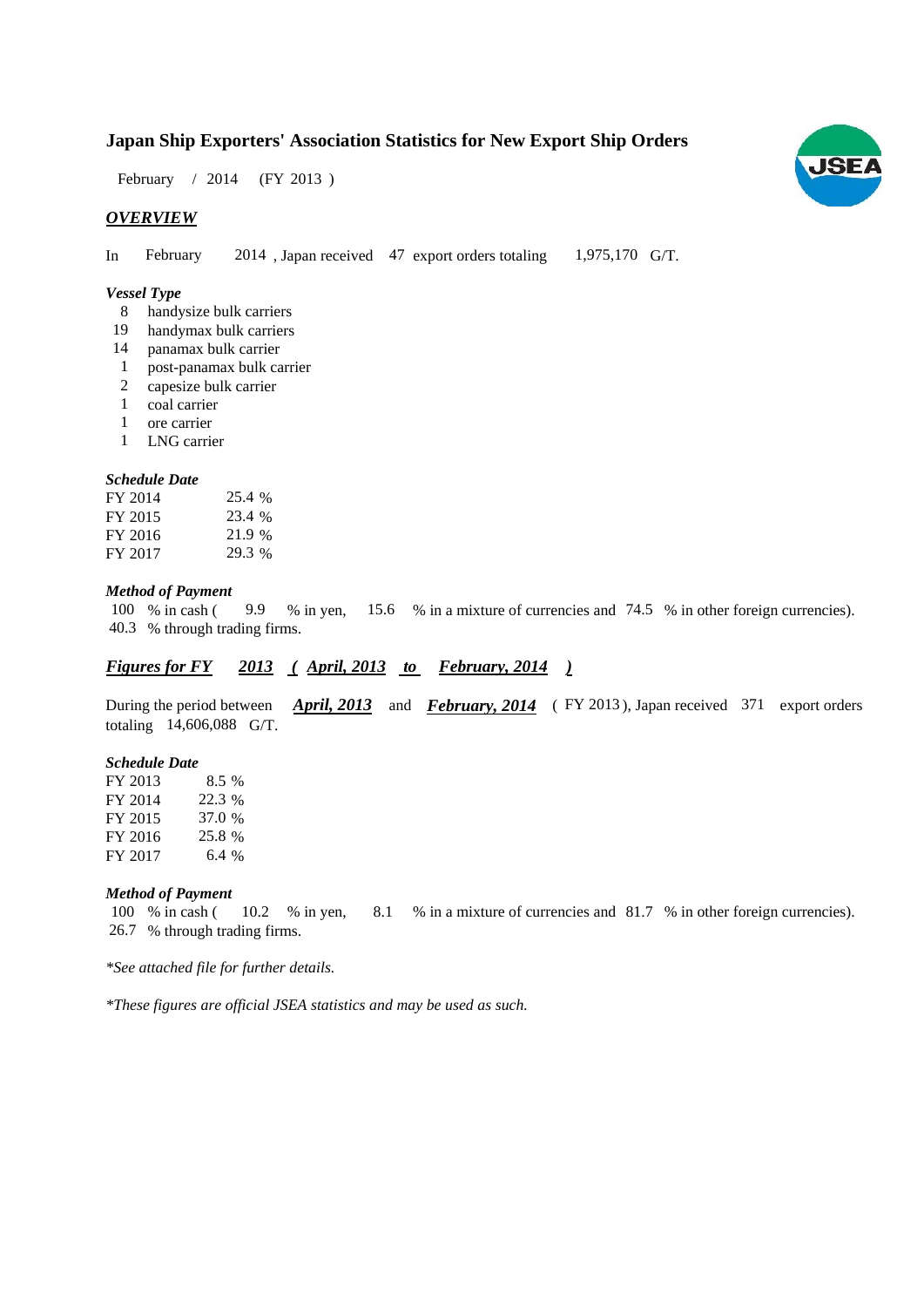## New Export Orders Placed in February 2014 (FY 2013) Based on Fiscal Year

| Description           |      | Apr 12 to Mar 13 |     | Apr 13 to Oct 13 |     | November 2013 |     | December 2013 |     | January 2014 |     | February 2014 |     | Apr 13 to Feb 14 |            | Jan 14 to Feb 14 |
|-----------------------|------|------------------|-----|------------------|-----|---------------|-----|---------------|-----|--------------|-----|---------------|-----|------------------|------------|------------------|
|                       | No.  | G/T              | No. | G/T              | No. | G/T           | No. | G/T           | No. | G/T          | No. | G/T           | No. | G/T              | No.        | G/T              |
| <b>General Cargos</b> |      | 520.198          | 18  | 650,590          |     | 34.380        |     |               |     | 729,600      |     |               | 28  | 1,414,570        |            | 729,600          |
| <b>Bulk Carriers</b>  | l 70 | 7,515,609        | 182 | 6,324,167        | 28  | 1,043,000     | 42  | 1,873,321     | 15  | 570,960      | 46  | 1,847,170     | 313 | 11,658,618       | 61         | 2,418,130        |
| Tankers               |      | 1,338,800        |     | 991,000          |     | 166,800       |     | 60,300        |     | 129,900      |     | 128,000       | 27  | 1,476,000        |            | 257,900          |
| Combined Carriers     |      |                  |     |                  |     |               |     |               |     |              |     |               |     |                  |            |                  |
| Others                |      |                  |     | 56,900           |     |               |     |               |     |              |     |               |     | 56,900           |            |                  |
| Total                 | 196  | 9,374,607        | 218 | 8,022,657        | 36  | 1,244,180     | 44  | .933,621      | 26  | 1,430,460    | 47  | 1,975,170     | 371 | 14,606,088       | <b>731</b> | 3,405,630        |
| FY 2013 / FY2012 (%)  |      | $*116.0$         |     | 182.3            |     | 138.1         |     | 294.6         |     | 271.2        |     | 1.179.4       |     | 219.5            |            | ** 490.0         |
| In CGT                |      | 4,239,540        |     | 3,993,471        |     | 620,027       |     | 845,652       |     | 658,195      |     | 937,275       |     | 7,054,620        |            | 1,595,470        |

*Figures for shipbuilding orders of 500 G/T and over for export as steel vessels placed with JSEA members are covered.*

\*FY 2012/FY2011

\*\*Calendar Year 2013

JSEA (March 2014)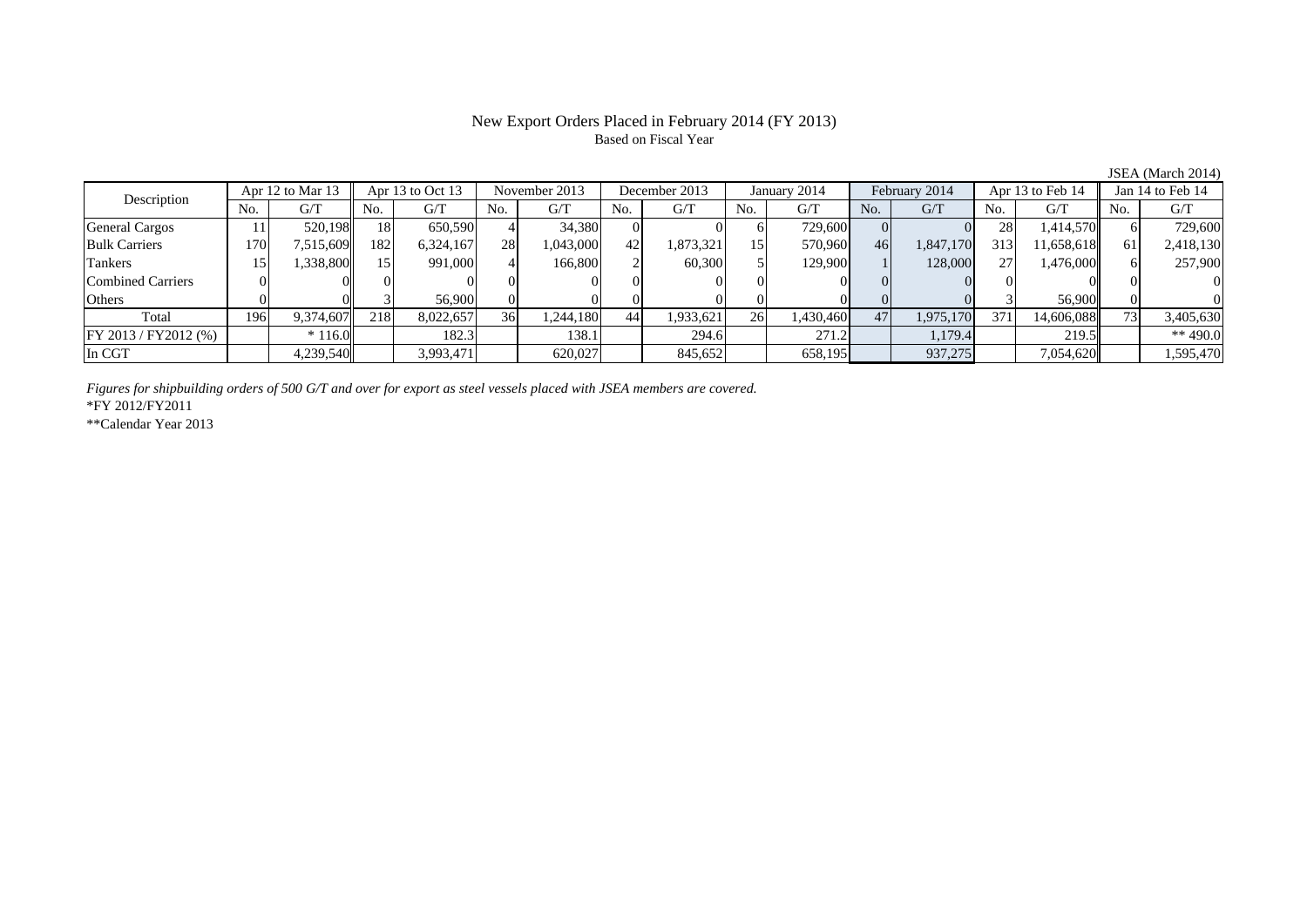## Export Ships Delivered in February 2014 (FY 2013) Based on Fiscal Year

No. G/T No. G/T No. G/T No. G/T No. G/T No. G/T No. G/T No. G/T $G/T$ General Cargos ( 16 1,000,392 9 350,225 2 80,517 2 68,992 2 16,660 2 66,718 17 583,112 4 83,378 Bulk Carriers | 285 12,153,252 140 5,885,976 19 941,666 9 496,713 27 1,165,113 21 940,307 216 9,429,775 48 2,105,420 Tankers 28 1,724,919 6 386,858 1 47,000 0 0 0 0 2 184,498 9 618,356 2 184,498 Combined Carriers 0 0 0 0 0 0 0 0 0 0 0 0 0 0 0 0Others 0 0 1 20,637 0 0 0 0 1 20,637 0 0 2 41,274 1 20,637 Total 329 14,878,563 156 6,643,696 22 1,069,183 11 565,705 30 1,202,410 25 1,191,523 244 10,672,517 55 2,393,933 FY 2013 / FY2012 (%) \* 93.4 72.2 175.1 88.7 64.5 105.1 79.4 \* 79.8 In CGT | | 6,594,256|| | 2,940,481| | 461,587| | 241,719| | 548,707| | 506,801| | 4,699,295|| | 1,055,508 Description Apr 12 to Mar 13 Apr 13 to Oct 13 November 2013 December 2013 January 2014 February 2014 Apr 13 to Feb 14 Jan 14 to Feb 14

*Deliveries of new shipbuilding orders of 500 G/T and over for export as steel vessels placed with JSEA members are covered.*

\*FY 2012/FY2011

\*\*Calendar Year 2013

JSEA (March 2014)